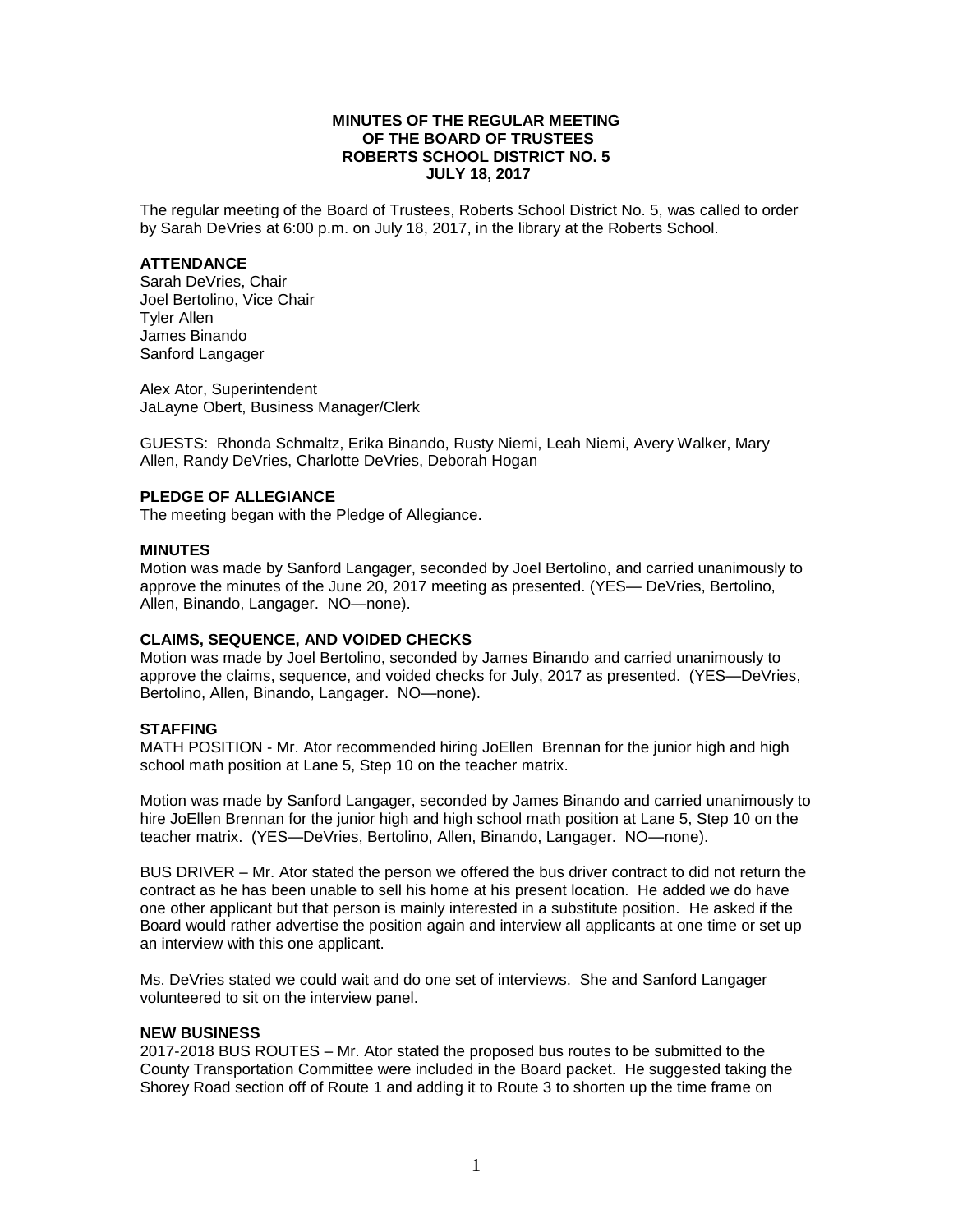Route 1 as it is getting too long. He recommended approval of the routes with shifting the Shorey Road section off Route 1 to Route 3.

Motion was made by Sanford Langager, seconded by Joel Bertolino and carried unanimously to approve the bus routes with the adjustments made to Route1 and Route 3. (YES—DeVries, Bertolino, Allen, Binando, Langager. NO—none).

Mr. Ator reported Route 4 no longer exists and asked that it be cancelled.

Motion was made by James Binando, seconded by Joel Bertolino and carried unanimously to cancel Route 4 as it is no longer needed. (YES—DeVries, Bertolino, Allen, Binando, Langager. NO—none).

Mr. Ator stated the County Transportation Committee meeting is scheduled for August 1, 2017 and he will be attending the superintendent's conference in Helena. He asked that Sanford Langager and Joel Bertolino attend the meeting to represent the district.

OUT OF DISTRICT ATTENDANCE – Mr. Ator recommended approval of out-of-district attendance for students GD, AVO, EF, JF AD, MH, CB, MF, BH, TB, PH, AF, AM, SH, SB, MS and invite students GB and AM to the August Board meeting to discuss their attendance agreements.

Motion was made by Joel Bertolino, seconded by Tyler Allen and carried unanimously to approve out-of-district attendance as recommended by the superintendent and invite the two remaining students to the August board meeting to discuss their agreements. (YES—DeVries, Bertolino, Allen, Binando, Langager. NO—none).

SUPERINTENDENT NEGOTIATIONS – Ms. DeVries called for an executive session at 6:18 p.m. to discuss superintendent negotiations, stating the next item to come before the Board involves an individual and it is her determination that the individual's rights to privacy supersede the merits of public disclosure. She returned the meeting to regular session at 7:20 p.m.

## **OLD BUSINESS**

REVIEW OF CELL PHONE POLICY – Mr. Ator stated he, Ms. DeVries, and Mr. Binando met as a committee on the cell phone policy. He stated final recommendations will be included with the handbook updates next month.

Mr. Ator stated the revised policy doesn't allow visual usage by the students except in the morning before school starts and at lunchtime. He stated students will be allowed to carry their phones in their pockets to address the issue of theft.

Mr. Ator stated training for both students and staff are an important aspect of this policy.

# **POLICY UPDATES AND REVIEW**

Mr. Ator stated Board Policy 2159 deals with Intervention and is a district policy, not MTSBA.

Mr. Binando asked if we have a protocol for when a parent requests an IEP for their child.

Mr. Ator stated we do and that is what this policy starts to address. He stated he is waiting to hear back from MTSBA before going forward with these policies.

## **SUPERINTENDENT REPORT**

2017 MAPS RESULTS – Mr. Ator stated the results of the MAPS testing show our students continue to score at or above the national average. He stated growth from winter to spring was a little low but we may be over testing and the students are experiencing testing fatigue.